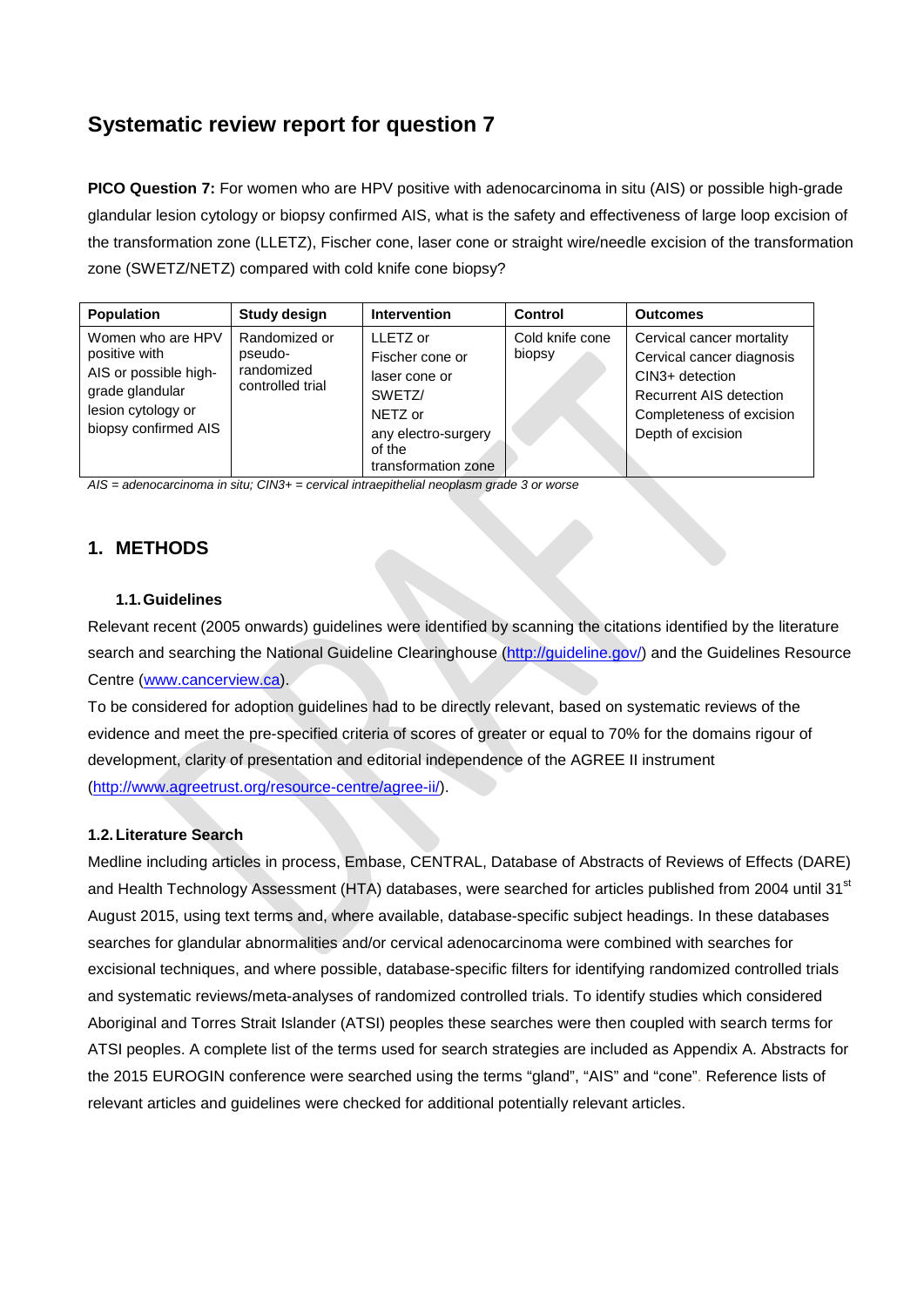### **1.3. Inclusion Criteria**

| <b>Selection criteria</b> | <b>Inclusion criteria</b>                                                          |
|---------------------------|------------------------------------------------------------------------------------|
| Study type                | Intervention                                                                       |
| Study design              | Randomised controlled trial (RCT) or pseudo-randomised controlled trial            |
|                           | or                                                                                 |
|                           | Systematic reviews or meta-analyses of RCTs or pseudo-randomised controlled trials |
| Population                | Women who are HPV positive with                                                    |
|                           | AIS or possible high-grade glandular lesion cytology or biopsy confirmed AIS       |
| Intervention              | <b>LLETZ</b>                                                                       |
|                           | or                                                                                 |
|                           | Fischer cone                                                                       |
|                           | or                                                                                 |
|                           | laser cone                                                                         |
|                           | or                                                                                 |
|                           | SWETZ/NETZ                                                                         |
|                           | or                                                                                 |
|                           | Any electro-surgery of the transformation zone                                     |
| Comparator                | Cold knife cone biopsy                                                             |
| Outcomes                  | Cervical cancer mortality                                                          |
|                           | or                                                                                 |
|                           | Cervical cancer diagnosis                                                          |
|                           | or                                                                                 |
|                           | CIN3+ detection                                                                    |
|                           | or                                                                                 |
|                           | <b>Recurrent AIS detection</b>                                                     |
|                           | or                                                                                 |
|                           | Completeness of excision                                                           |
|                           | or<br>Depth of excision                                                            |
|                           |                                                                                    |
| Language                  | English                                                                            |
| Publication period        | After 31 <sup>st</sup> December 2003 and before1 <sup>st</sup> September 2015      |

 *AIS = adenocarcinoma in situ; CIN3+ = cervical intraepithelial neoplasm grade 3 or worse*

Conference proceedings other than those from the EUROGIN 2015 were not included.

## **2. RESULTS**

### **2.1.Guidelines**

Two sets of guidelines (listed in Appendix C) were identified that contained potentially relevant recommendations. Neither directly addressed the clinical question and thus were not adopted.

#### **2.2. Results of Literature Search**

Figure 1 outlines the processes of identifying relevant articles for the systematic review. The searches identified a total of 27 citations. Titles and abstracts were examined but no studies were found that directly answered the clinical questions and met the inclusion criteria for the systematic review. As such there were no studies of Aboriginal and/or Torres Strait Islander women that met the inclusion criteria.

| Database or Source | Number of | Number of | <b>Number of Articles</b> | <b>ATSI filter results</b> |
|--------------------|-----------|-----------|---------------------------|----------------------------|
|--------------------|-----------|-----------|---------------------------|----------------------------|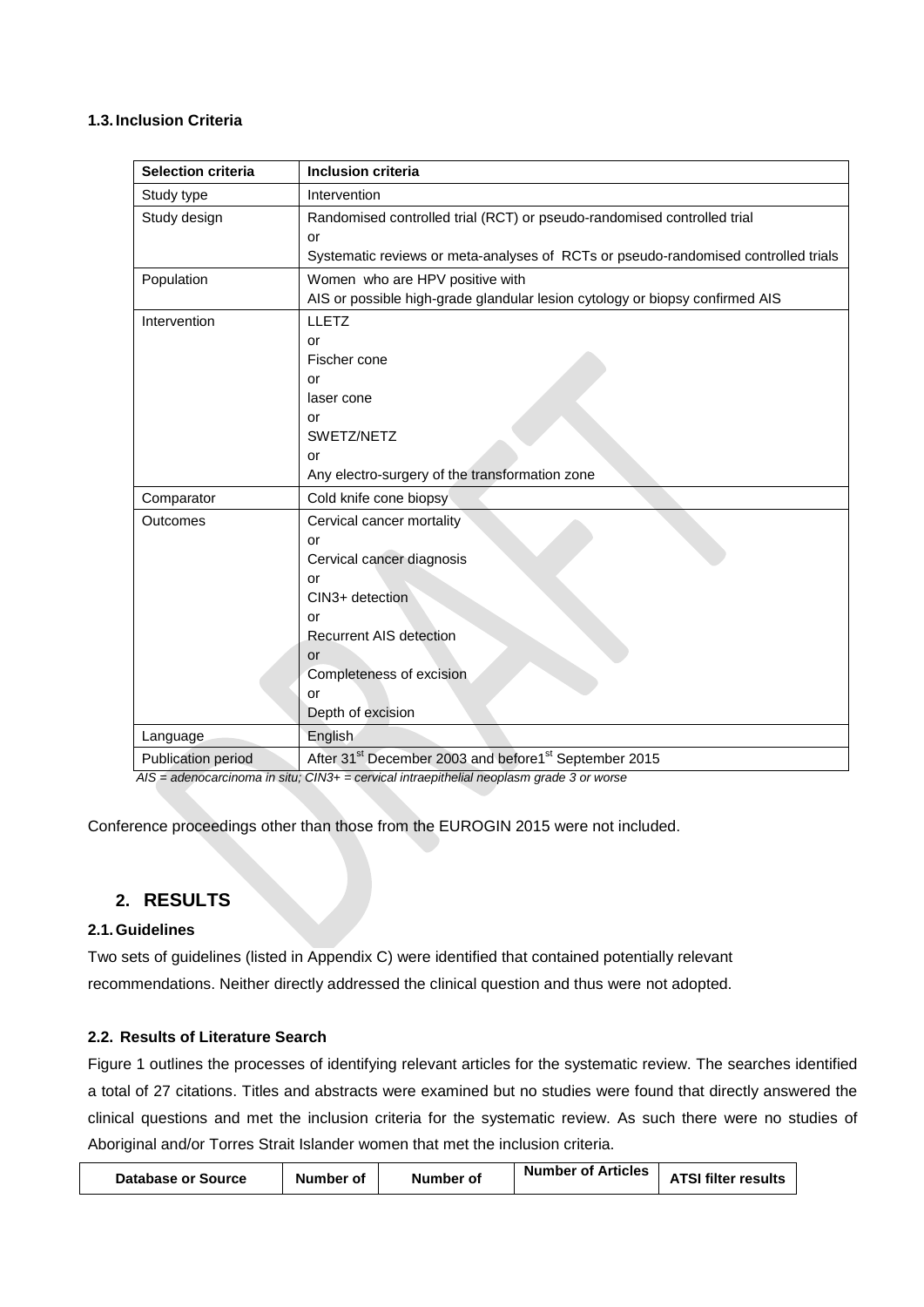|                                                   | <b>Citations</b> | <b>Articles Collected</b> | <b>Included</b> |     |
|---------------------------------------------------|------------------|---------------------------|-----------------|-----|
| Medline, Premedline,<br><b>CENTRAL and Embase</b> | 25               |                           |                 |     |
| HTA and DARE                                      | 2                |                           |                 | N/A |
| EUROGIN 2015 abstracts                            | 0                |                           |                 | N/A |
| <b>Total</b>                                      | 27               |                           |                 |     |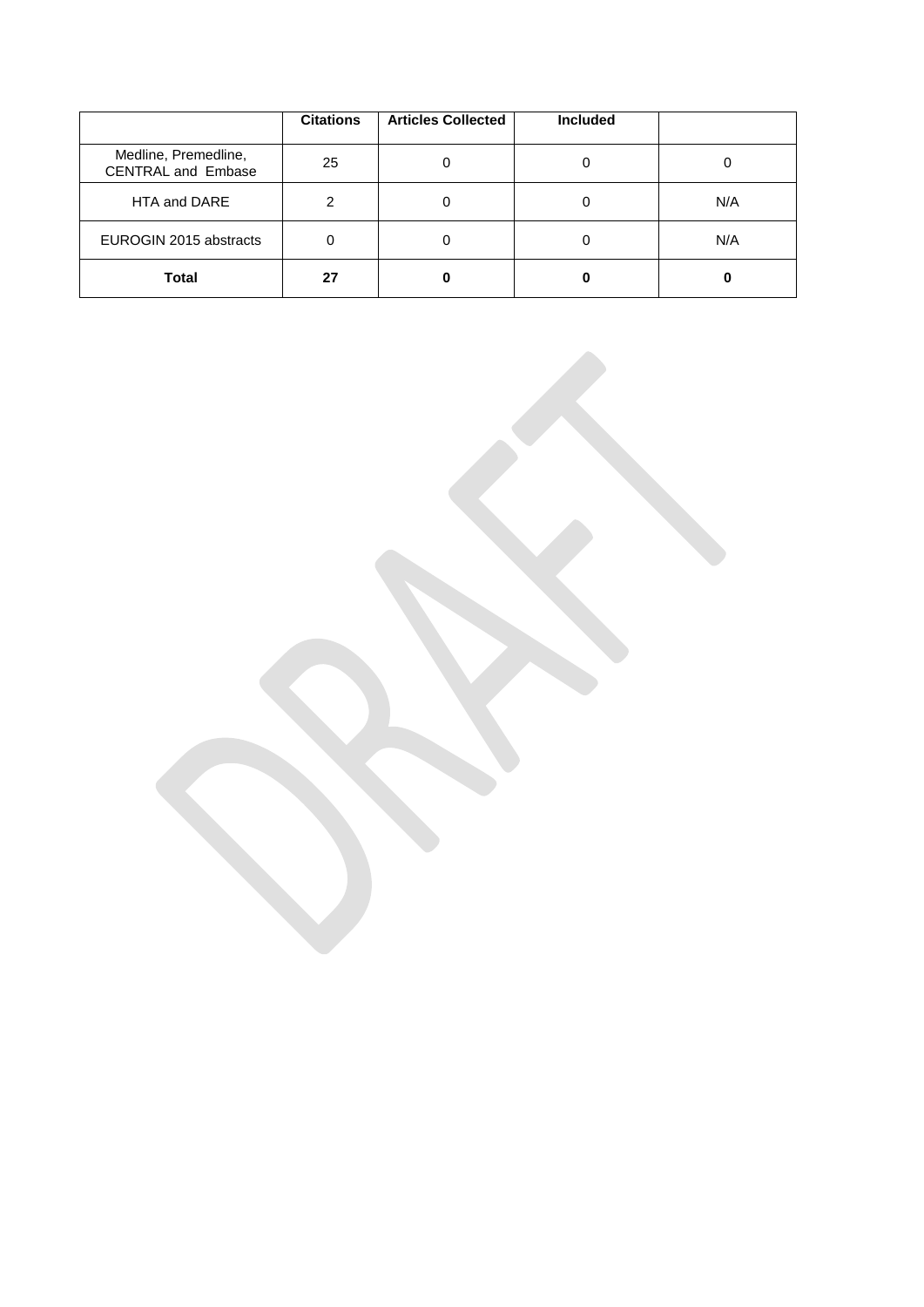

**Figure 1.** Process of inclusion and exclusion of studies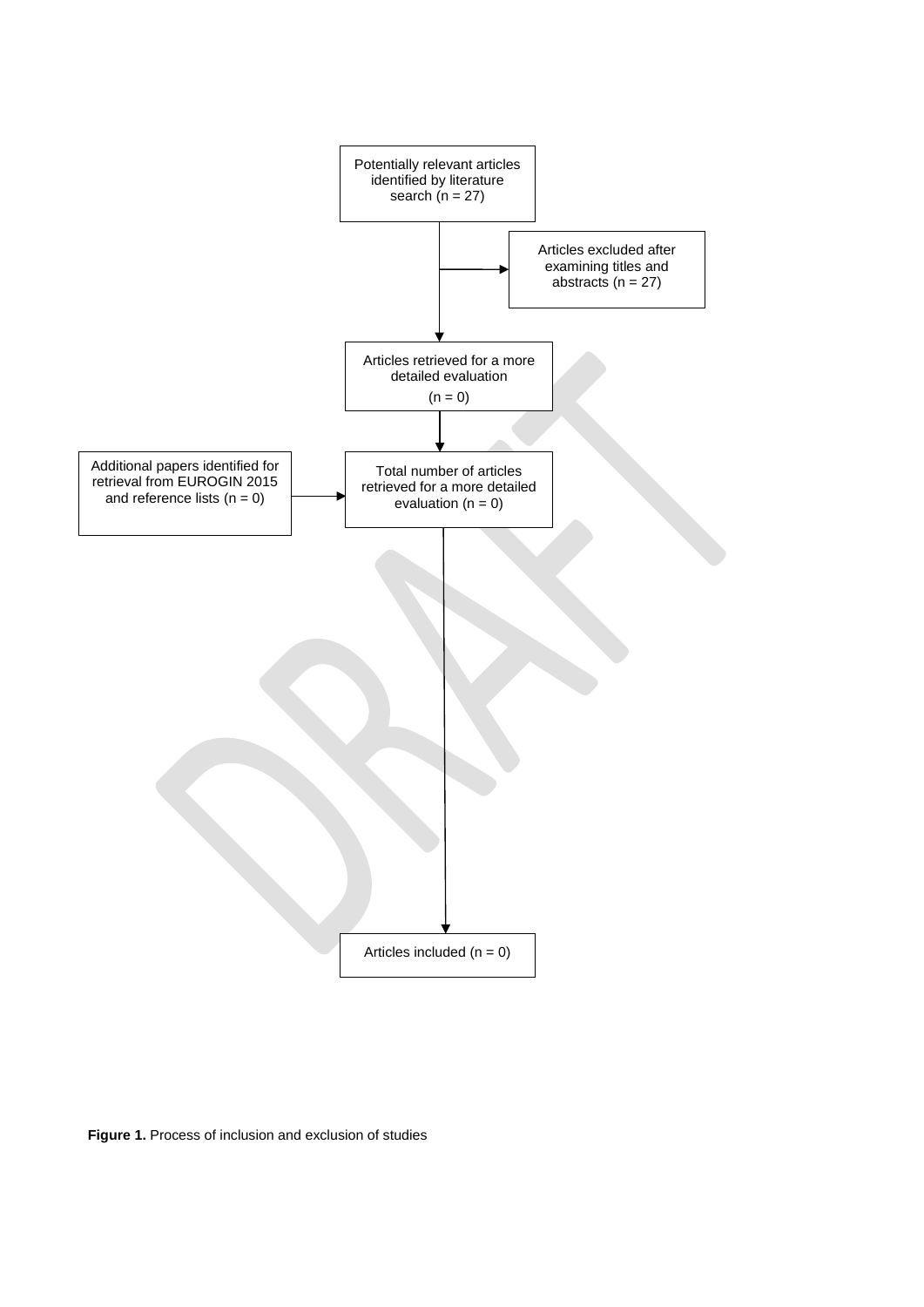## **APPENDICES**

## **Appendix A: Search strategies used**

For Medline including articles in process, Embase and CENTRAL databases (via Ovid):

| #              | <b>Searches</b>                                                                  |  |
|----------------|----------------------------------------------------------------------------------|--|
| 1              | (adenocarcinoma adj5 cervi*).mp.                                                 |  |
| 2              | (adenocarcinoma adj5 endocervi*).mp.                                             |  |
| 3              | exp Adenocarcinoma in Situ/                                                      |  |
| $\overline{4}$ | AIS.mp.                                                                          |  |
| 5              | ACIS.mp.                                                                         |  |
| 6              | HGGA.mp.                                                                         |  |
| 7              | HGGL.mp.                                                                         |  |
| 8              | atypical endocervi*.mp.                                                          |  |
| 9              | atypical gland*.mp.                                                              |  |
| 10             | (gland* adj5 (dysplas* or abnormal* or lesion*)).mp.                             |  |
| 11             | 9 or 10                                                                          |  |
| 12             | (endocerv* or cervi*).mp.                                                        |  |
| 13             | 11 and 12                                                                        |  |
| 14             | AGUS.mp.                                                                         |  |
| 15             | 1 or 2 or 3 or 4 or 5 or 6 or 7 or 8 or 13 or 14                                 |  |
| 16             | excision*.mp.                                                                    |  |
| 17             | cone biops*.mp.                                                                  |  |
| 18             | (cone adj3 biops*).mp.                                                           |  |
| 19             | coni?ation.mp.                                                                   |  |
| 20             | CKC.mp.                                                                          |  |
| 21             | LEEP.mp.                                                                         |  |
| 22             | loop electro-excisional procedure.mp.                                            |  |
| 23             | LLETZ.mp.                                                                        |  |
| 24             | SWETZ.mp.                                                                        |  |
| 25             | NETZ.mp.                                                                         |  |
| 26             | laser con*.mp.                                                                   |  |
| 27             | laser excis*.mp.                                                                 |  |
| 28             | Fischer cone.mp.                                                                 |  |
| 29             | electro-surg*.mp.                                                                |  |
| 30             | 16 or 17 or 18 or 19 or 20 or 21 or 22 or 23 or 24 or 25 or 26 or 27 or 28 or 29 |  |
| 31             | randomized controlled trial.pt.                                                  |  |
| 32             | controlled clinical trial.pt.                                                    |  |
| 33             | placebo.ab.                                                                      |  |
| 34             | randomi?ed.ab.                                                                   |  |
| 35             | randomly.ab.                                                                     |  |
| 36             | trial.ab.                                                                        |  |
| 37             | groups.ab.                                                                       |  |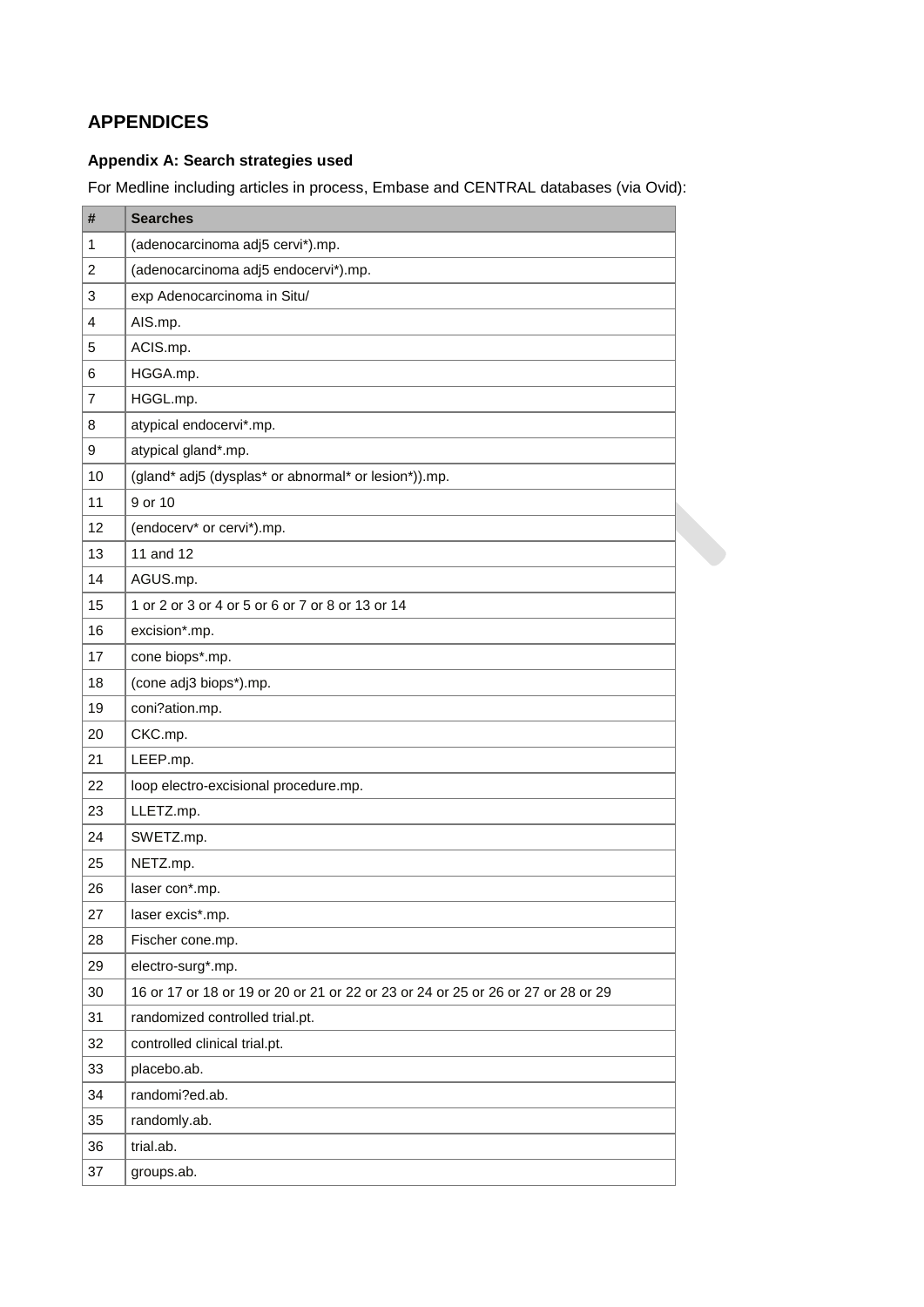| 38 | 31 or 32 or 33 or 34 or 35 or 36 or 37 |
|----|----------------------------------------|
| 39 | 15 and 30 and 38                       |
| 40 | limit 39 to english language           |
| 41 | limit 40 to yr="2004 - Current"        |
| 42 | remove duplicates from 41              |

*Used the Cochrane sensitivity maximizing filter for identifying randomized controlled trials [\(http://handbook.cochrane.org,](http://handbook.cochrane.org/) accessed 12/09/2015)* 

### *ATSI search terms used*

| $#$ Searches                                                                                                                                         |
|------------------------------------------------------------------------------------------------------------------------------------------------------|
| (exp Australia/ OR Australia\$.ti,ab) AND (Oceanic ancestry group/ OR aborigin\$.ti,ab. OR<br>1 indigenous.mp.)) OR torres strait\$ islander\$.ti,ab |

*From the Lowitja Institute at<http://www.lowitja.org.au/litsearch-background-information> accessed 30/09/2013*)

### For Database of Abstracts of Reviews of Effects (DARE) and Health Technology Assessments (HTA) databases:

| #  | <b>Searches</b>                                      |
|----|------------------------------------------------------|
| 1  | (adenocarcinoma adj5 cervi*).mp.                     |
| 2  | (adenocarcinoma adj5 endocervi*).mp.                 |
| 3  | exp Adenocarcinoma in Situ/                          |
| 4  | AIS.mp.                                              |
| 5  | ACIS.mp.                                             |
| 6  | HGGA.mp.                                             |
| 7  | HGGL.mp.                                             |
| 8  | atypical endocervi*.mp.                              |
| 9  | atypical gland*.mp.                                  |
| 10 | (gland* adj5 (dysplas* or abnormal* or lesion*)).mp. |
| 11 | 9 or 10                                              |
| 12 | (endocerv* or cervi*).mp.                            |
| 13 | 11 and 12                                            |
| 14 | AGUS.mp.                                             |
| 15 | 1 or 2 or 3 or 4 or 5 or 6 or 7 or 8 or 13 or 14     |
| 16 | excision*.mp.                                        |
| 17 | cone biops*.mp.                                      |
| 18 | (cone adj3 biops*).mp.                               |
| 19 | coni?ation.mp.                                       |
| 20 | CKC.mp.                                              |
| 21 | LEEP.mp.                                             |
| 22 | loop electro-excisional procedure.mp.                |
| 23 | LLETZ.mp.                                            |
| 24 | SWETZ.mp.                                            |
| 25 | NETZ.mp.                                             |
| 26 | laser con*.mp.                                       |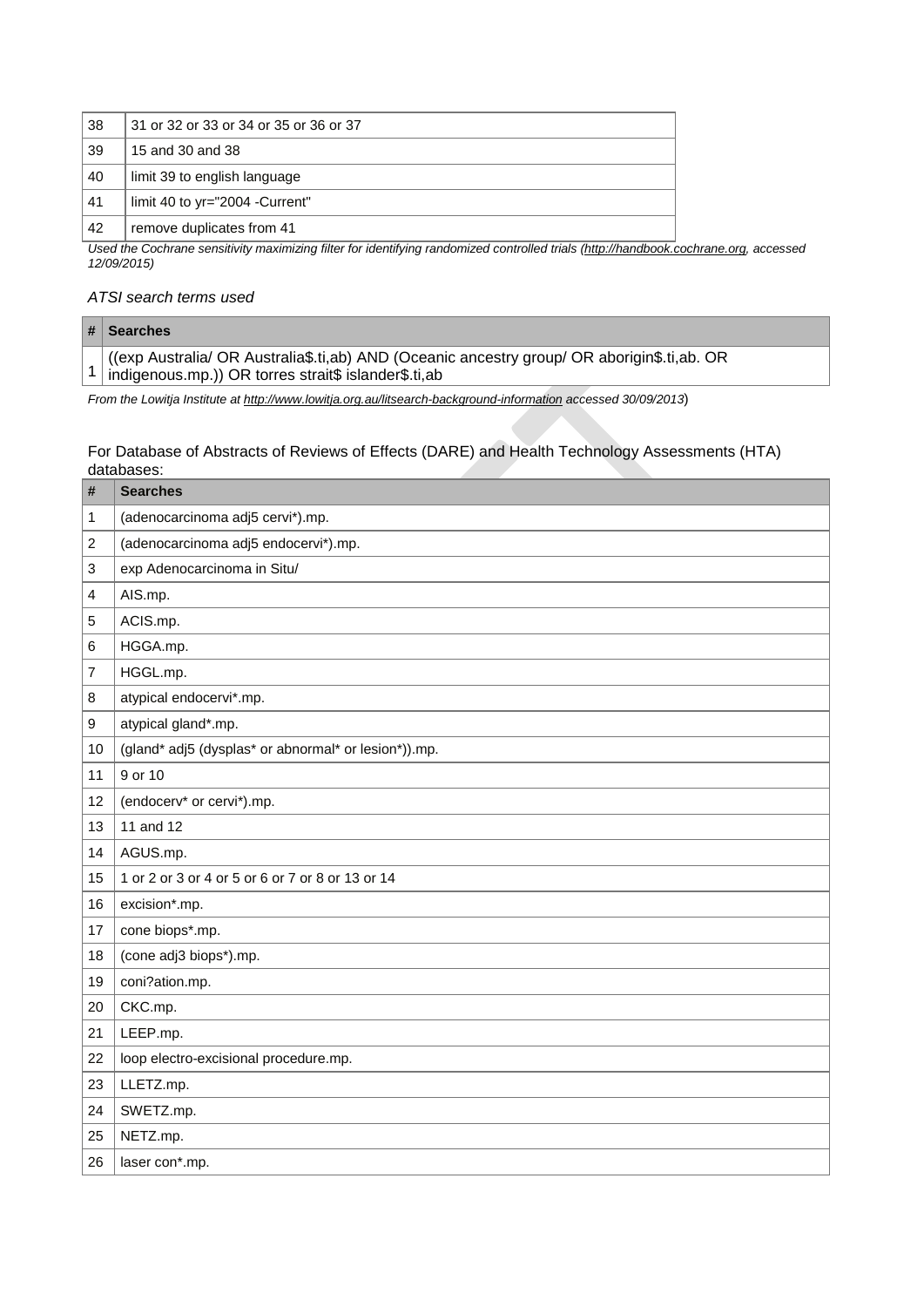| 27 | laser excis*.mp.                                                                 |
|----|----------------------------------------------------------------------------------|
| 28 | Fischer cone.mp.                                                                 |
| 29 | electro-surg*.mp.                                                                |
| 30 | 16 or 17 or 18 or 19 or 20 or 21 or 22 or 23 or 24 or 25 or 26 or 27 or 28 or 29 |
| 31 | 15 and 30                                                                        |

## **Appendix B:**

# **NHMRC Evidence Hierarchy for Intervention studies**

| <b>Appendix B:</b> |                                                                                                                                                                                                                                                                                                                                            |  |  |  |  |
|--------------------|--------------------------------------------------------------------------------------------------------------------------------------------------------------------------------------------------------------------------------------------------------------------------------------------------------------------------------------------|--|--|--|--|
|                    | <b>NHMRC Evidence Hierarchy for Intervention studies</b>                                                                                                                                                                                                                                                                                   |  |  |  |  |
| Level              | <b>Study design</b>                                                                                                                                                                                                                                                                                                                        |  |  |  |  |
|                    | Meta-analysis or a systematic review of level II studies                                                                                                                                                                                                                                                                                   |  |  |  |  |
| Ш                  | Randomised controlled trial or a phase III/IV clinical trial                                                                                                                                                                                                                                                                               |  |  |  |  |
| $III-1$            | Pseudo-randomised controlled trial or a meta-analysis/systematic review of level III-1 studies                                                                                                                                                                                                                                             |  |  |  |  |
| $III-2$            | Comparative study with concurrent controls:<br>Phase II clinical trial<br>Non-randomised, experimental trial9<br>Controlled pre-test/post-test study<br>Adjusted indirect comparisons<br>Interrupted time series with a control group<br>Cohort study<br>Case-control study<br>or a meta-analysis/systematic review of level III-2 studies |  |  |  |  |
| $III-3$            | A comparative study without concurrent controls:<br>Phase I clinical trial<br>Historical control study<br>Two or more single arm study10<br>Unadjusted indirect comparisons<br>Interrupted time series without a parallel control group<br>or a meta-analysis/systematic review of level III-3 studies                                     |  |  |  |  |
| IV                 | Case series with either post-test or pre-test/post-test outcomes or a meta-analysis/systematic review<br>of level IV studies                                                                                                                                                                                                               |  |  |  |  |

*According to the standards of the National Health and Medical Research Council*